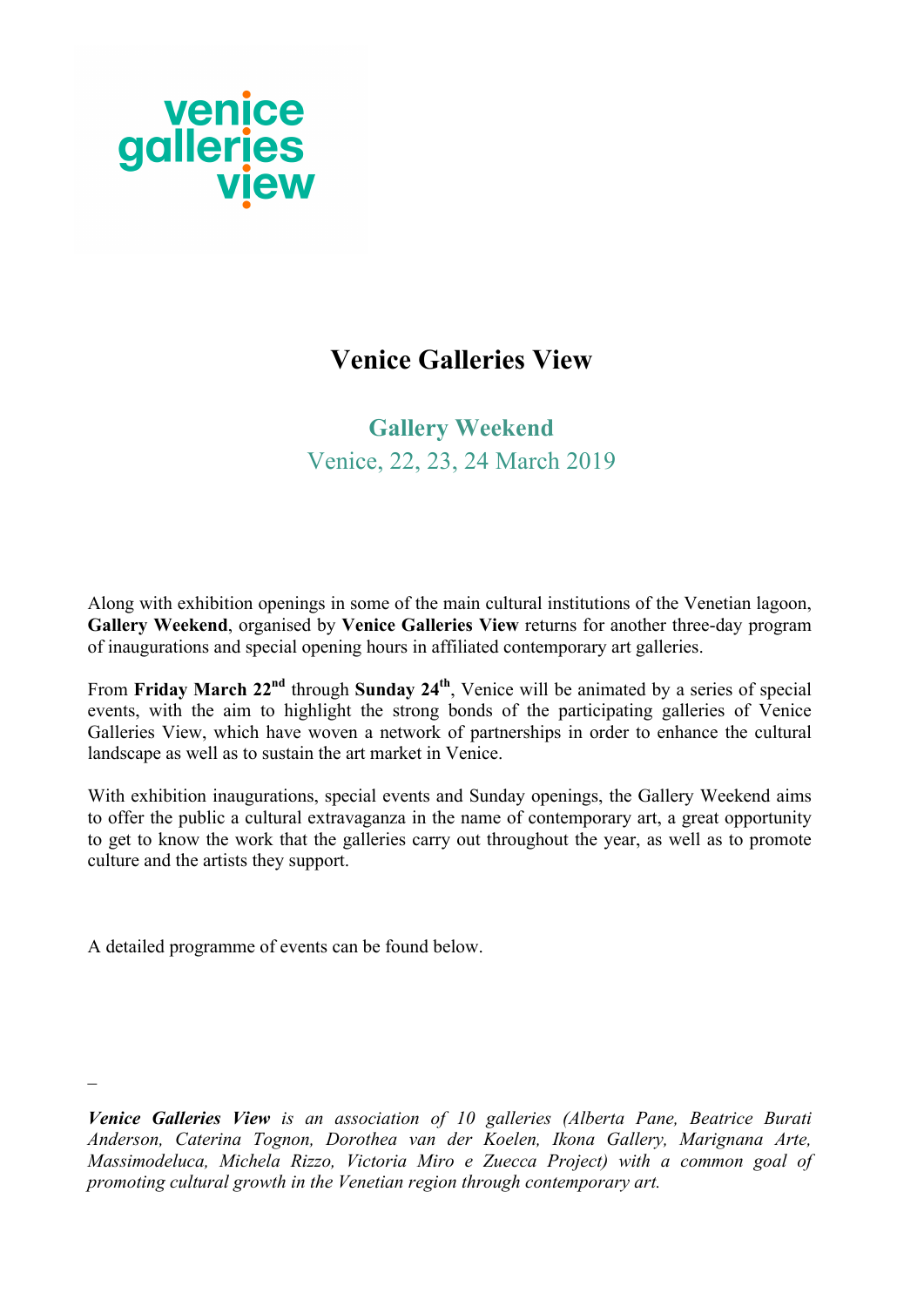# **Events Programme 22, 23, 24 March**

# **FRIDAY March 22 –** Kick Off Event

## **GALLERIA MASSIMODELUCA (at Museum M9)**

*Senza tema* Francesco Cima, Jingge Dong, Nicola Facchini, Margherita Mezzetti, Carolina Pozzi e Paolo Pretolani Curated by Daniele Capra **Cocktail Reception + Catalogue Presentation: 6pm – 9pm**

Open: Friday: 11am – 1pm, 4pm – 7:30pm, Saturday: 4pm – 7:30pm, Sunday: closed Via Pascoli 9/c 30171 Mestre

+39 366 6875619 www.massimodeluca.it

# **SATURDAY March 23**

### **BEATRICE BURATI ANDERSON**

### *NewFaustianWorld*

A book, a movie, an exhibition. From a book by R. Quattrone/ 24ORE Cultura Glenn Brown, Maurizio Cannavacciuolo, Andrea Chiesi, Tiffany Chung, Njideka Akunyili Crosby, Alberto Di Fabio, Kepa Garraza, Songsong Li, Alessandro Moreschini, NS Harsha, Mauro Pipani, Imran Qureshi, Terry Rodgers, Raqib Shaw, Philip Taaffe, Josep Tornero, Jan Worst Curated by Raffaele Quattrone **Vernissage + Coffee with the Artists: 10am – 1pm**

Open: Saturday – Sunday: 10am – 1pm, 3pm – 6pm, or by appointment

San Polo 1448, Corte Petriana +39 348 8436148 www.beatriceburatianderson.com

### **CATERINA TOGNON**

*Maria Grazia Rosin* **Breakfast: 10am – 11:30am**

Open: Friday: 10:30am – 7:30pm, Saturday: 10am – 7pm, Sunday: 10am – 5pm

San Marco 2158, Corte Barozzi +39 041 5201566 www.caterinatognon.com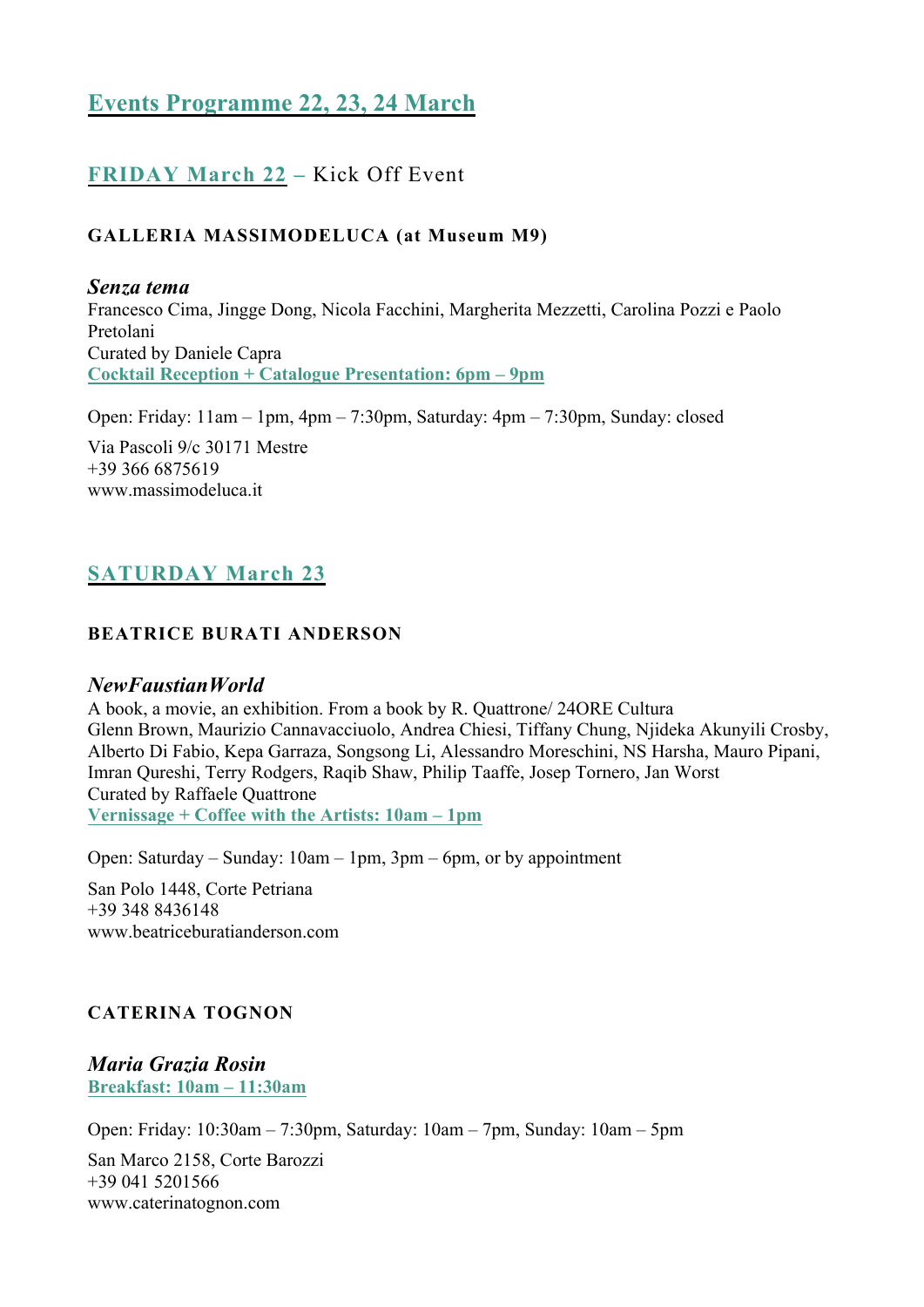### **VICTORIA MIRO**

# *Christian Holstad, Grayson Perry, Tal R, Betty Woodman* **Guided Tour + Refreshments: 11:30am – 12:30pm**

Open: Friday – Saturday – Sunday: 10am – 1pm, 2pm – 6pm Il Capricorno San Marco 1994, Calle Drio la Chiesa, Fenice +39 041 523 3799 www.victoria-miro.com

### **GALLERIA MICHELA RIZZO**

*Pensai il colore, guardai il sole* Saverio Rampin Curated by Davide Ferri **Vernissage + Brunch: 12pm – 3pm**

Open: Friday – Saturday: 11am – 6pm, Sunday: 12pm – 5pm Isola della Giudecca 800/q +39 041 8391711 www.galleriamichelarizzo.net

### **MARIGNANA ARTE**

*Giuseppe Adamo. LANDING* Curated by Massimo Mattioli **Vernissage + Cocktail Reception: 5pm – 8pm**

#### *Stanze*

Bianco -Valente, Donatella Spaziani, Mats Bergquist, Marco Maria Zanin, Serena Fineschi, Quayola Curated by Ilaria Bignotti and Maria Savarese

Open: Friday 11am – 1:30pm, 2pm – 7pm, Saturday 10am – 8pm, Sunday 11am – 6pm Dorsoduro 141, Rio Terà Catecumeni +39 041 5227360 www.marignanaarte.it